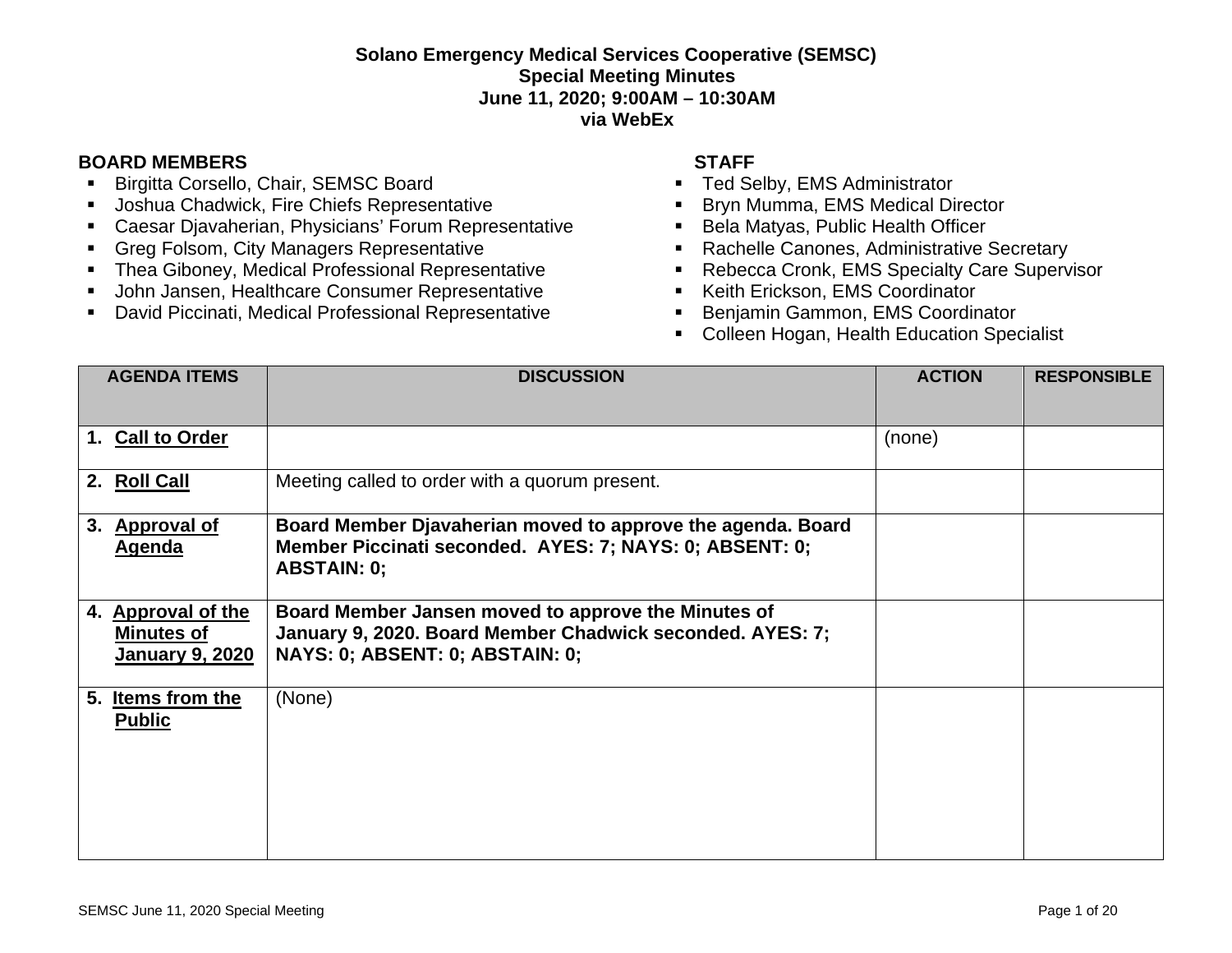| 6. Reports                      |                                                                                                                                                                                                                                                                                                                                                                                                                                                                                                                                                              |  |
|---------------------------------|--------------------------------------------------------------------------------------------------------------------------------------------------------------------------------------------------------------------------------------------------------------------------------------------------------------------------------------------------------------------------------------------------------------------------------------------------------------------------------------------------------------------------------------------------------------|--|
| a. Medical<br>Director's Report | a. Dr. Bryn Mumma, EMS Medical Director, provided the following<br>updates:                                                                                                                                                                                                                                                                                                                                                                                                                                                                                  |  |
|                                 | 1. Discipline Actions – no new disciplinary cases since the last<br>Board Meeting.                                                                                                                                                                                                                                                                                                                                                                                                                                                                           |  |
|                                 | 2. Policy and Protocol Changes – Some updates to protocols from<br>the April 2020 Quarterly Meetings are delayed due to competing<br>demands from the Coronavirus 2019 (COVID-19) response.                                                                                                                                                                                                                                                                                                                                                                  |  |
|                                 | New policies issued due to the COVID outbreak are:<br>a. Policy 6701 – Treatment and Referral for III Patients During<br>COVID-19 Outbreak<br>b. Policy 5530 – Fire Department/District Advanced Life Support<br>(ALS) Non-Transport Designation Process                                                                                                                                                                                                                                                                                                     |  |
|                                 | Pre-COVID-19, the following policies were updated:<br>a. Policy 3400 - Paramedic Accreditation/Reaccreditation<br><b>Process</b><br>b. Policy 3420 - Paramedic Preceptor - Roles and<br>Responsibilities<br>c. Policy 6605 - Continuous Positive Airway Pressure (CPAP)<br>d. Policy 6608 - Advanced Airway Management<br>e. Policy 6609 - S-T Segment Elevation Myocardial Infarction<br>(STEMI)                                                                                                                                                            |  |
|                                 | Memoranda were issued in relation to COVID-19 extending the<br>expirations of all Emergency Medical Technicians (EMT)<br>certifications and registrations, Paramedic accreditation and<br>reaccreditation, and Mobile Intensive Care Nurse (MICN)<br>authorizations through July 31, 2020 to align with the State<br>Emergency Declaration. Requirements for initial paramedic<br>accreditation and reaccreditation were also modified and<br>American Heart Association (AHA) and International Trauma Life<br>Support (ITLS) certifications were extended. |  |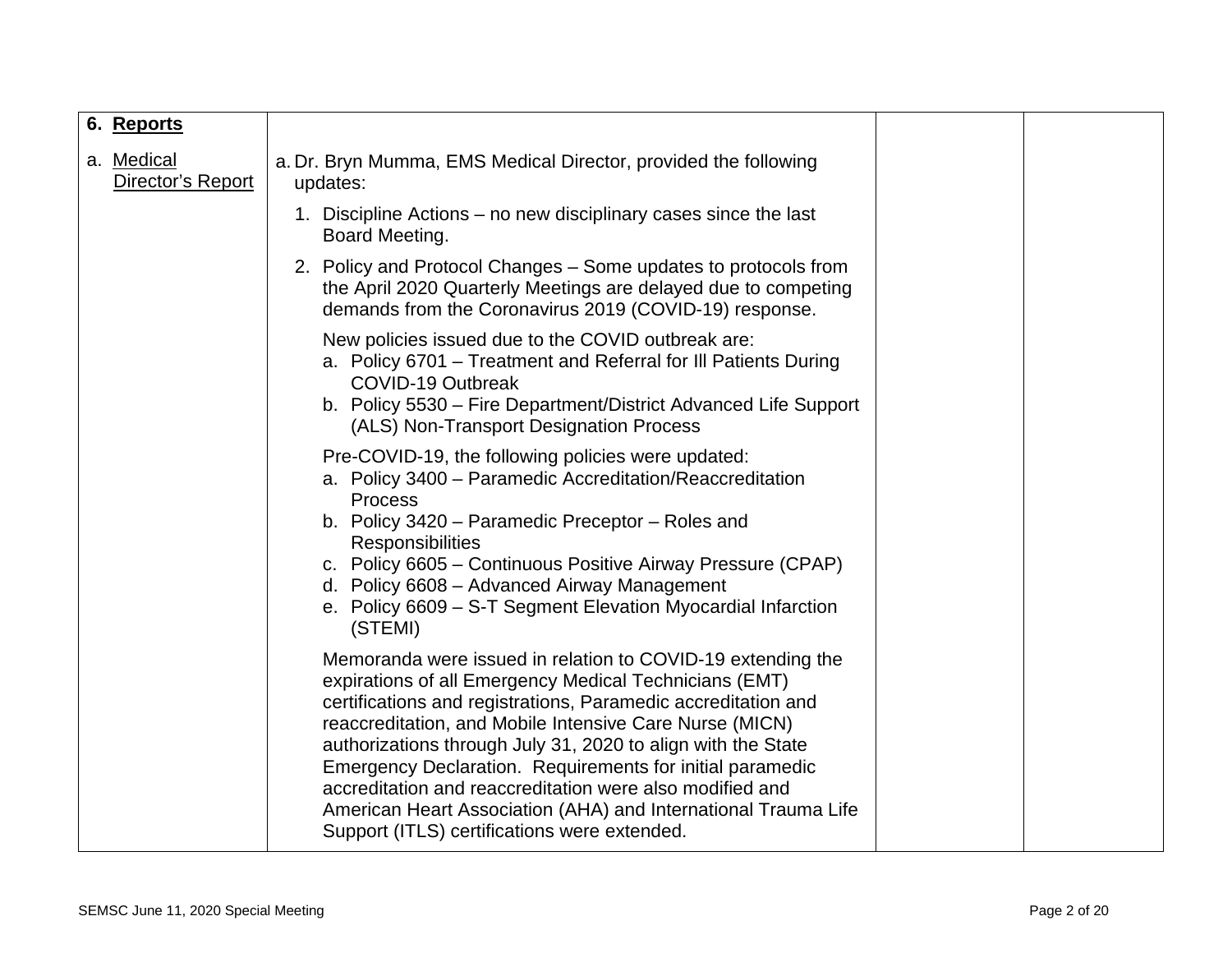|                              | The State has approved adding nasopharyngeal swab collection<br>to the EMT and paramedic local optional scope of practice<br>(LOSOP). In anticipation of a possible surge of critically ill<br>patients, ALS Registered Nurses (RN) have been authorized to<br>do interfacility transfers for patients who are critical but stable who<br>are intubated or on a ventilator, to free up resources as needed.                                                                                                                                                          |  |
|------------------------------|----------------------------------------------------------------------------------------------------------------------------------------------------------------------------------------------------------------------------------------------------------------------------------------------------------------------------------------------------------------------------------------------------------------------------------------------------------------------------------------------------------------------------------------------------------------------|--|
| b. Administrator's<br>Report | b. Ted Selby, EMS Administrator, provided the following update:<br>1. General Update<br>a. COVID-19 - The Solano EMS Agency and local EMS<br>providers' involvement with COVID-19 began in late January<br>when the US Department of Health and Human Services<br>requested assistance in the repatriation mission from Wuhan,<br>China. The mission morphed from initially only supporting the<br>repatriation of State Department employees and their families<br>from Wuhan, to accepting cruise ship passengers from the<br>Diamond Princess and Grand Princess. |  |
|                              | During this time frame, Solano also became home to the first<br>known US case of person-to-person transmission of the virus.                                                                                                                                                                                                                                                                                                                                                                                                                                         |  |
|                              | The top challenge during this period was the acquisition and<br>distribution of PPE. The Medical and Health Operational Area<br>Coordinator (MHOAC) worked with the local hospitals and the<br>State to meet the needs of patients and provide protection for<br>healthcare personnel. The other big challenge was the<br>COVID-19 outbreak at Windsor Care Vallejo, which required<br>careful planning to move sick patients to the appropriate<br>hospitals due to the large number of infected staff and<br>residents.                                            |  |
|                              | Response to COVID-19 has resulted in the cancellation of the<br>April 2020 SEMSC Board Meeting as well as postponement of<br><b>EMS Week celebrations and Paramedic and EMT orientations</b><br>being delayed.                                                                                                                                                                                                                                                                                                                                                       |  |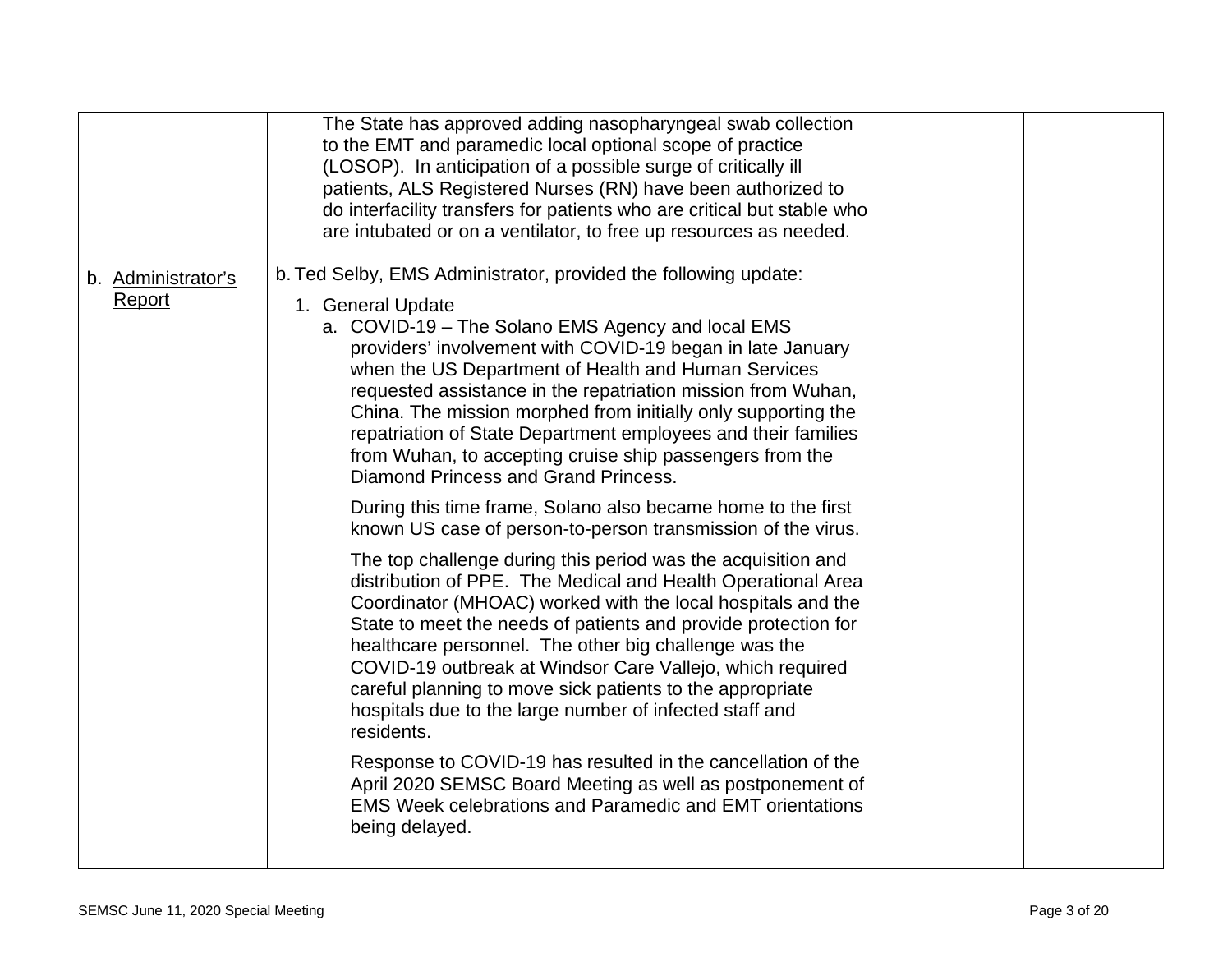|                                            | 2. System Update<br>a. System Performance – Response time statistics for the third<br>quarter of Fiscal Year (FY) 2019/2020 for Medic Ambulance<br>are at an average of 99%. The PPP Fire Departments'<br>response time averages are as follows:                                                         |  |
|--------------------------------------------|----------------------------------------------------------------------------------------------------------------------------------------------------------------------------------------------------------------------------------------------------------------------------------------------------------|--|
|                                            | 3rd Quarter FY 19/20                                                                                                                                                                                                                                                                                     |  |
|                                            | 96%<br>Benicia<br>$\bullet$<br>Dixon<br>96%<br>Fairfield –<br>91%<br>91%<br>Vallejo                                                                                                                                                                                                                      |  |
|                                            | b. System Update - The EMS Agency received<br>acknowledgement from the State EMS Authority that the<br>Solano 2020 Trauma System Status Report was approved.                                                                                                                                             |  |
|                                            | 3. Announcements – Mr. Selby announced that the Suisun City Fire<br>Department began its quest to become an ALS fire department a<br>few months ago. They have submitted the required<br>documentation, and the fire station and equipment have passed<br>inspection. They were found to be impeccable.  |  |
|                                            | As requested by the Board, the EMD Update and ESO Repository<br>Presentation have been agendized, not leaving much to be<br>discussed at the July 2020 Board Meeting. The EMS<br>Administrator suggested the Board consider adjourning to the<br>October 2020 meeting at the conclusion of this meeting. |  |
| c. Medic<br><b>Ambulance</b><br>Operator's | c. James Pierson, President and Chief Operating Officer (COO) of<br>Medic Ambulance began by announcing that June 1 <sup>st</sup> was Medic<br>Ambulance's 41 <sup>st</sup> Anniversary.                                                                                                                 |  |
| Report                                     | Since the last meeting, COVID-19 response has taken priority, and<br>the repatriation mission assignment at Travis Airforce Base (TAFB)<br>that began in January went into mid-March.                                                                                                                    |  |
|                                            |                                                                                                                                                                                                                                                                                                          |  |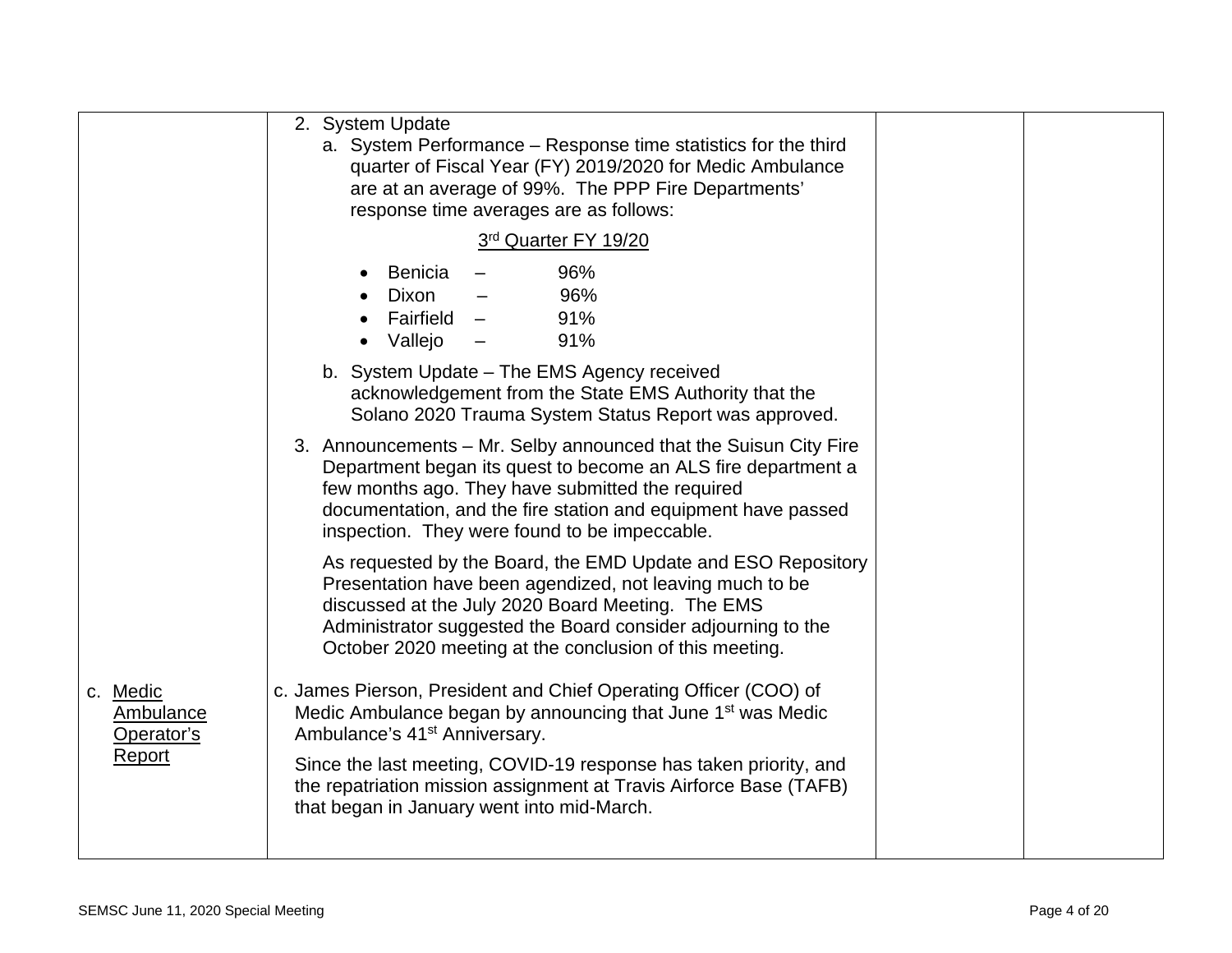|                                                         | After the shutdown in mid-March until the end of May 2020, Medic<br>has seen a dramatic decrease of about 35% in their traffic volume.<br>Although things started to normalize in May, between May 1 <sup>st</sup> and<br>June 10, 2020, they are still experiencing about a 10% decrease in<br>traffic volume, but they expect volume to normalize soon.                                                                                                                                                                                                                        |  |
|---------------------------------------------------------|----------------------------------------------------------------------------------------------------------------------------------------------------------------------------------------------------------------------------------------------------------------------------------------------------------------------------------------------------------------------------------------------------------------------------------------------------------------------------------------------------------------------------------------------------------------------------------|--|
|                                                         | Mr. Pierson announced they are in the final stages of working with<br>the County on training to conduct mobile COVID-19 testing.                                                                                                                                                                                                                                                                                                                                                                                                                                                 |  |
|                                                         | Board Member Jansen requested clarification on whether the<br>decrease on call volume was from non-emergency or emergency<br>calls. Mr. Pierson clarified that the decrease and the numbers quoted<br>are from the Exclusive Operating Area (EOA) volume. This includes<br>ALS, interfacility transfers (IFT), and 911 calls. Interfacility transfers<br>alone saw about at 45% decrease in volume as well, but is starting to<br>increase. Furthermore, in the first 11 days of June, they are down<br>about 13% year-over-year, from 2018/2019 to this year.                   |  |
|                                                         | Board Chair Corsello asked the Public Health Officer, Dr. Matyas to<br>provide additional information. Dr. Matyas explained that for several<br>months, hospitals placed restrictions on elective surgeries but the<br>flow of patients with acute emergencies such as strokes, heart<br>attacks, etc. remained.                                                                                                                                                                                                                                                                 |  |
| 7. Regular Meeting<br>Items:                            |                                                                                                                                                                                                                                                                                                                                                                                                                                                                                                                                                                                  |  |
| a. Emergency<br><b>Medical Dispatch</b><br>(EMD) Update | a. Solano EMS staff gave an update on the current status of EMD in the<br>County. Benjamin Gammon, EMS Coordinator explained that there<br>are currently six local Public Safety Answering Points (PSAP) in the<br>County, and one private secondary dispatch center operated by<br>Medic Ambulance. The six local PSAPS are in the Cities of Benicia,<br>Fairfield, Suisun City, Vacaville, Vallejo and the Solano County<br>Sheriff's Office (SO). SO Dispatch handles the calls for all the local<br>fire protection districts, as well as the cities of Dixon and Rio Vista. |  |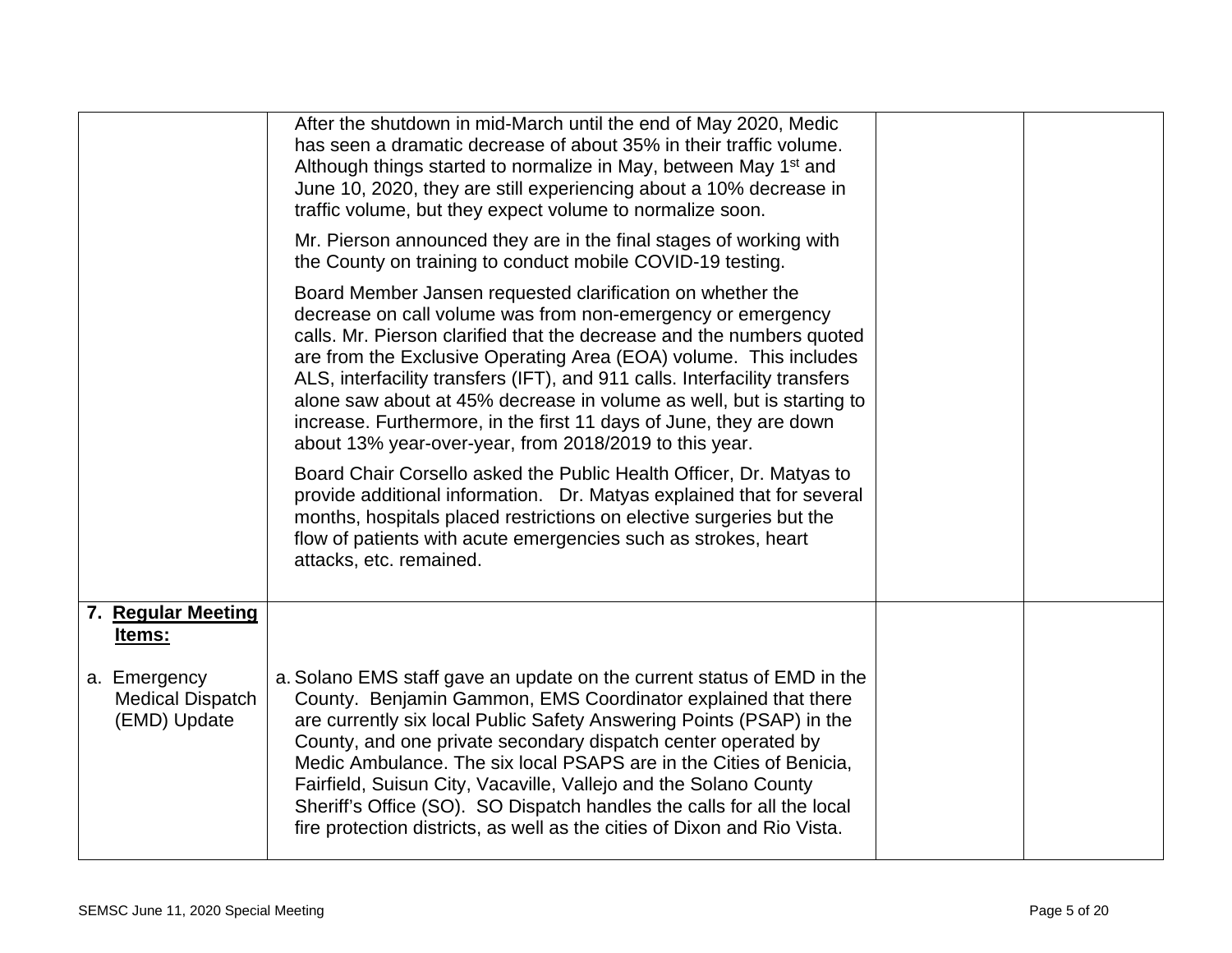| Medic Ambulance, the City of Vacaville, and the SO all have ProQA<br>software from Priority Dispatch. Medic and Vacaville use the Pre-<br>arrival instruction (PAI) component of the software. The SO has<br>purchased the software but has been unable to implement it due to<br>staffing ratios. The City of Fairfield reported they use Orange County<br>Fire flip cards to provide PAI. Since three of the PSAPs already have<br>the software from Priority Dispatch, Solano EMS began working with<br>the company on a plan to roll out EMD in Solano using the ProQA<br>software, and AQUA, the associated quality assurance (QA)<br>software.                                                                                                           |  |
|----------------------------------------------------------------------------------------------------------------------------------------------------------------------------------------------------------------------------------------------------------------------------------------------------------------------------------------------------------------------------------------------------------------------------------------------------------------------------------------------------------------------------------------------------------------------------------------------------------------------------------------------------------------------------------------------------------------------------------------------------------------|--|
| A breakdown of the number of staff and workstations for each local<br>PSAP was provided, as training and software licensing costs would<br>depend on these numbers.                                                                                                                                                                                                                                                                                                                                                                                                                                                                                                                                                                                            |  |
| 1. City of Benicia – Total of 7 employees; 3 workstations<br>2. City of Fairfield - Total of 24 employees; 8 workstations<br>3. City of Suisun City - Total of 7 employees; 3 workstations<br>4. City of Vacaville – Total of 21 employees; 6 workstations<br>5. City of Vallejo - Total of 18 employees; 7 workstations<br>6. Solano County Sheriff - Total of 22 employees; 2 workstations                                                                                                                                                                                                                                                                                                                                                                   |  |
| The steps to reach the goal of providing PAI to all 9-1-1 calls county<br>wide was discussed, as well as estimated time frame for each step.<br>Establishing funding sources for this project is part of the<br>implementation plan. It was suggested that July 1, 2021 be the<br>target implementation date for PAI. Training and installation are<br>projected to occur about ten weeks after agreements are signed and<br>the vendor receives the purchase orders (PO). There is a three-day<br>(24 hours total) training requirement for which costs can be reduced if<br>the schedule is coordinated among the PSAPs. Additional training is<br>available for supervisors and managers in order to monitor QA and<br>run various reports from the system. |  |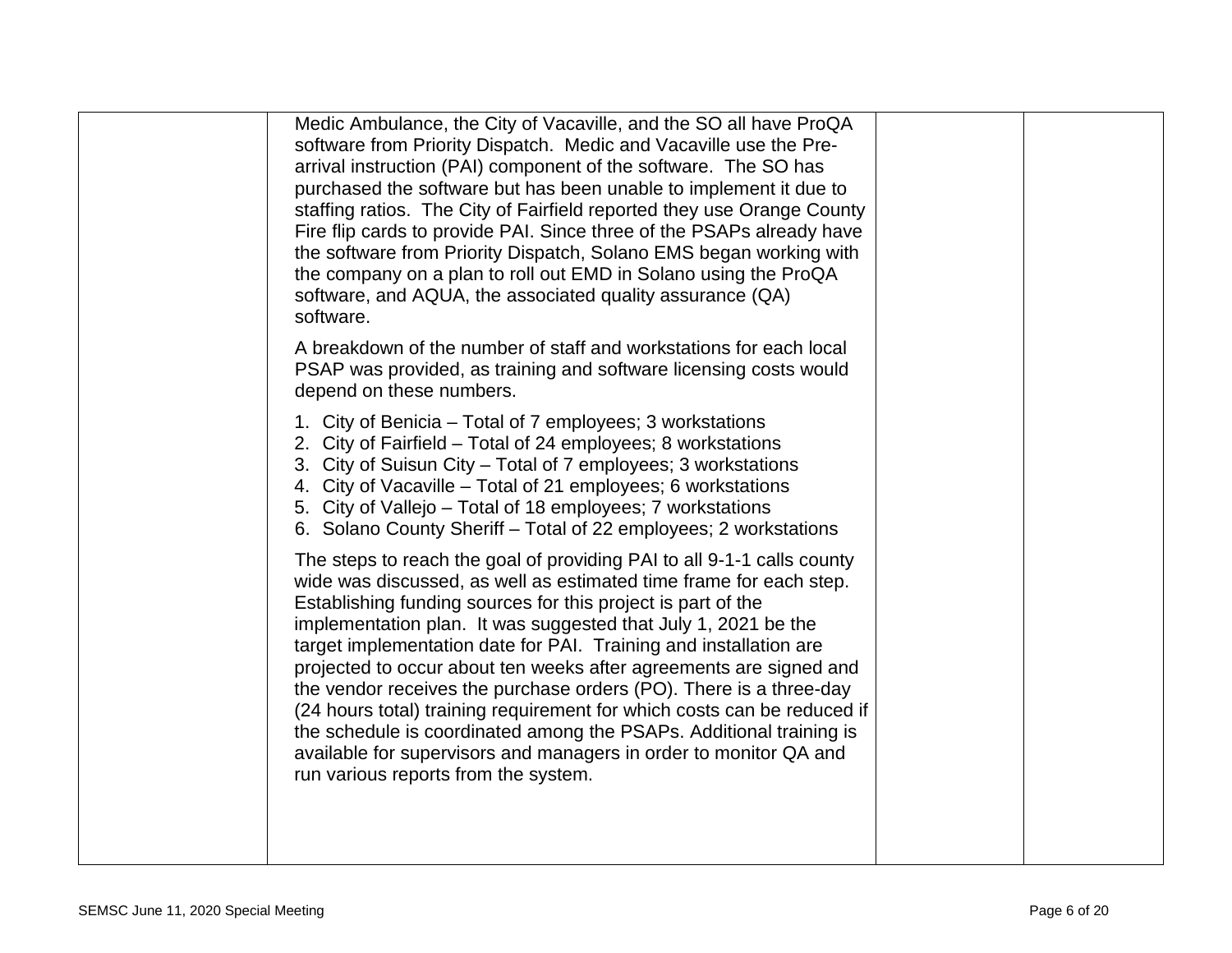|                                                               | The last step after implementation is data analysis, using the ESO<br>data repository which will also be presented on later today. The last<br>step would be to determine next steps for the EMD program in the<br>County.<br>Board Member Chadwick requested clarification regarding the<br>proposed funding source for EMD implementation. It was explained<br>that more details on this subject will be made available for the<br>October 2020 SEMSC Board Meeting, and this has been considered<br>in proposing to go live on July 1, 2021.                                                                                                                                                                                                               |                                                   |                     |
|---------------------------------------------------------------|---------------------------------------------------------------------------------------------------------------------------------------------------------------------------------------------------------------------------------------------------------------------------------------------------------------------------------------------------------------------------------------------------------------------------------------------------------------------------------------------------------------------------------------------------------------------------------------------------------------------------------------------------------------------------------------------------------------------------------------------------------------|---------------------------------------------------|---------------------|
|                                                               | Board Chair Corsello summarized that EMS staff will propose a<br>budget, funding plan and a refined timeline for rolling out EMD at the<br>October 2020 Board Meeting, and requested more details on how the<br>vendor was selected for this project. It was explained that two of the<br>PSAPs, Medic Ambulance and City of Vacaville already use Priority<br>Dispatch. Solano SO already owns the software, and the City of<br>Fairfield have requested pricing for the ProQA software as well. As<br>such, the decision was made to go with the vendor whose software<br>the majority of PSAPs already owned or are working to acquire. This<br>could also potentially reduce training costs if the smaller PSAPs can<br>schedule their training together. | Acquisition and<br>implementation<br>plan for EMD | Solano EMS<br>staff |
| b. ESO<br><b>EMS/Healthcare</b><br>Repository<br>Presentation | b. The goal is to get all EMS transport providers into the repository.<br>Colleen Hogan, EMS Data Specialist added that Solano EMS<br>Agency will be requiring all transport providers to submit their data to<br>ESO. The next goal is data quality and to ensure the data maps up in<br>the repository. Brad Cottrell, Director of Business Development and<br>Healthcare Interoperability, and Jennifer Wilson, Project Manager for<br>ESO Solutions will be presenting on the capabilities of ESO, as<br>directed by the SEMSC Board.<br>Mr. Cottrell related ESO's company mission is to improve community<br>health and safety through the power of data.                                                                                               |                                                   |                     |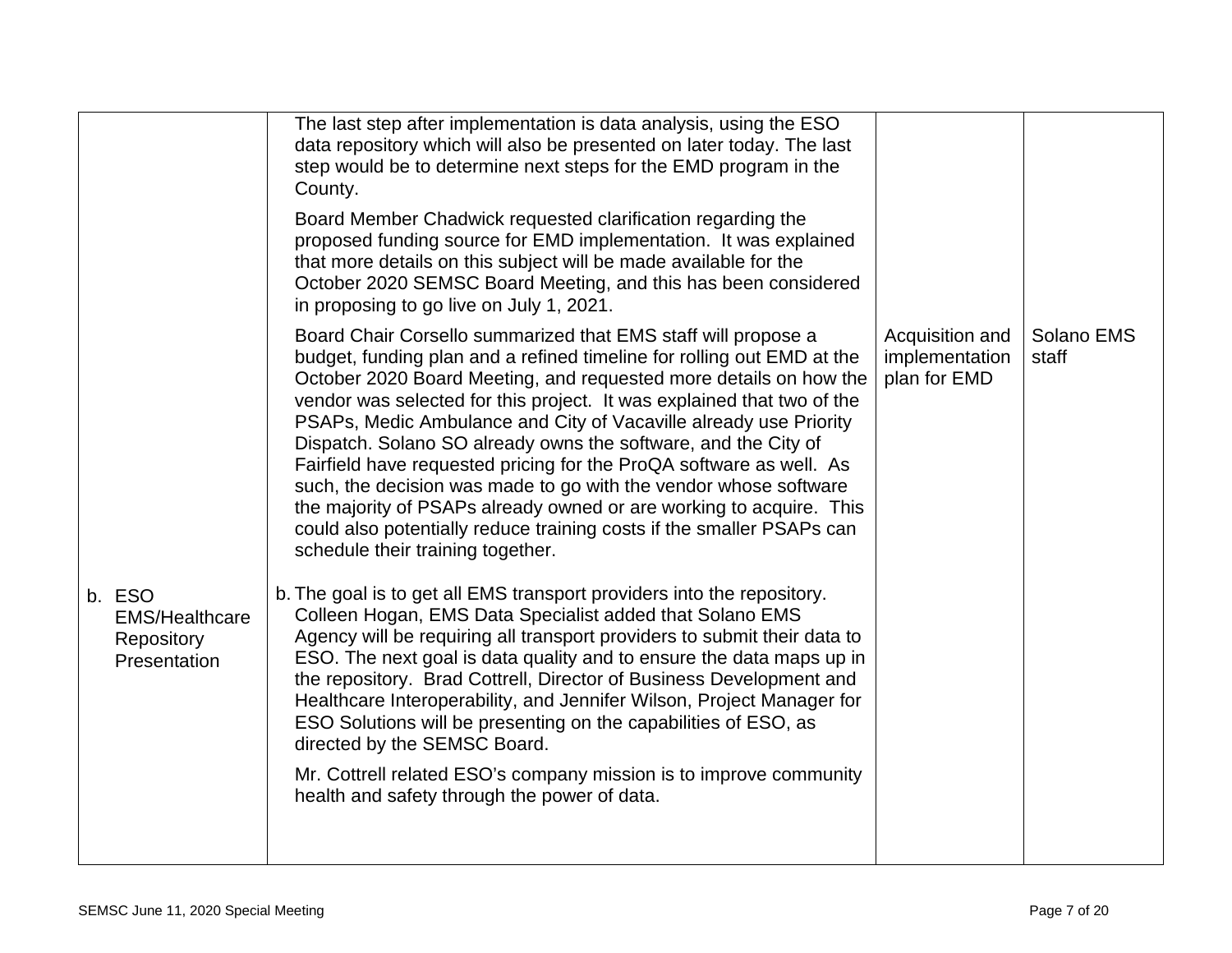| ESO entered the market in 2004, and their primary product is an<br>electronic patient care report (ePCR) they call electronic health report<br>(EHR). ESO is proud to have a Research and Performance<br>Improvement Team led by their Chief Medical Officer and full-time<br>data scientists, which provides ESO customers an EMS research<br>and performance forum, which helps providers use data in order to<br>improve patient outcomes.                                                                                |  |
|------------------------------------------------------------------------------------------------------------------------------------------------------------------------------------------------------------------------------------------------------------------------------------------------------------------------------------------------------------------------------------------------------------------------------------------------------------------------------------------------------------------------------|--|
| They have over 1300 participating agencies, manage over 150<br>million digitized data, and have over a million patient outcome data<br>sets in their database. ESO has created over 40 abstract<br>presentations, and some peer-reviewed manuscripts; some of which<br>have won awards. Mr. Cottrell added that they have had hospital and<br>health system entities, as well as universities approach them to apply<br>to use the data as a research platform, noting that customers can opt<br>out of this if they choose. |  |
| ESO built the analytics and data platform they use. This system sits<br>within the Solano County data repository, which will aggregate all the<br>PCR data from local providers, and Solano EMS will be able to look<br>at different performance improvement metrics, as well as various<br>measures and data sets from the prehospital perspective                                                                                                                                                                          |  |
| ESO also owns a product called Health Data Exchange (HDE) which<br>is a vendor-agnostic bidirectional platform to send and receive data<br>between healthcare entities. HDE is already live in California in Kern<br>County, particularly in Bakersfield and Fresno, and ESO is currently<br>in discussions with hospitals in Santa Clara and Alameda Counties.<br>ESO currently has over 600 hospitals in their HDE network, including<br>some of the largest providers in the country.                                     |  |
| With HDE, ESO can connect any PCR, regardless of what software<br>vendor the provider uses, and can automate its delivery directly into<br>the hospital electronic medical record (EMR). It is also able to<br>automate the delivery of patient outcome data back from the hospital<br>to EMS.                                                                                                                                                                                                                               |  |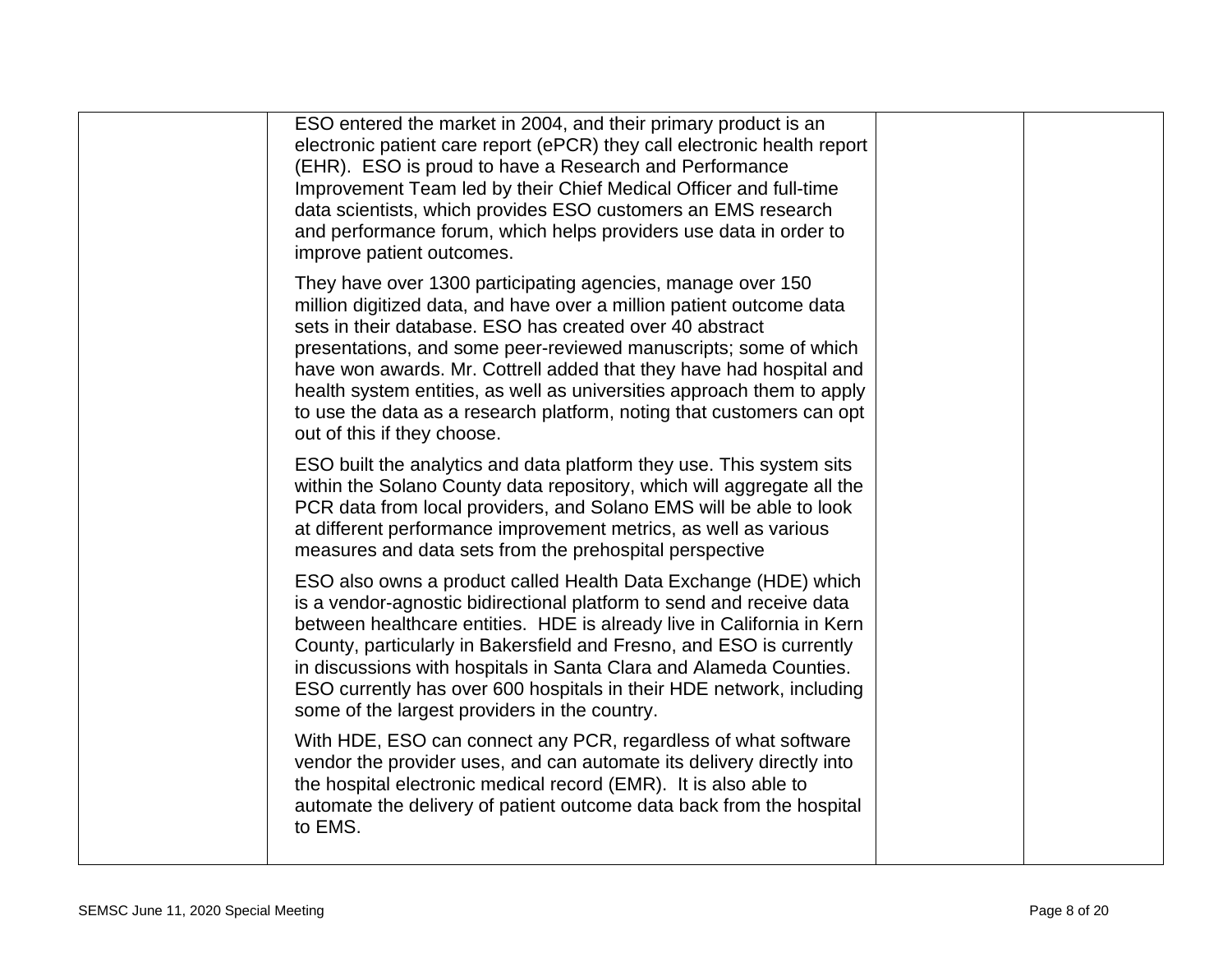| Providers will have an ESO portal set-up and will receive patient<br>outcome information through an outcome card that provides a<br>summary of what happened to the patient, primarily ED diagnosis<br>and disposition. It was added that Solano EMS as an entity would be<br>able to see patient outcomes and measure those against the primary<br>impression by prehospital providers, essentially allowing EMS to<br>close the loop on patient care.                                                                                                                                                                                                                                                                                                                                                                                                                                                                                                                                                                                                                                                                                                             |  |
|---------------------------------------------------------------------------------------------------------------------------------------------------------------------------------------------------------------------------------------------------------------------------------------------------------------------------------------------------------------------------------------------------------------------------------------------------------------------------------------------------------------------------------------------------------------------------------------------------------------------------------------------------------------------------------------------------------------------------------------------------------------------------------------------------------------------------------------------------------------------------------------------------------------------------------------------------------------------------------------------------------------------------------------------------------------------------------------------------------------------------------------------------------------------|--|
| The current project timelines were discussed. The priority was to get<br>the ALS transporting agencies, Medic Ambulance and Vacaville Fire<br>onboarded, before going through the other ambulance providers that<br>provide Basic Life Support (BLS) and Critical Care Transport (CCT)<br>services. Vacaville Fire is already active and has been submitting<br>data into the system since May. Medic Ambulance is in currently in<br>progress. They have been provided their log on credentials, and ESO<br>is currently working with Medic's vendor to get them onboarded. The<br>target is to get Medic and Vacaville Fire to the ESO repository by<br>June 15, 2020 (Phase One), and the remaining transporting agencies<br>by July 1, 2020 (Phase Two). Phase Three is to populate two years<br>of historical data for all transporting agencies (as available), with<br>September 1, 2020 as the target date of completion. Phase Four is to<br>onboard local hospitals on HDE to provide outcome data to<br>participating agencies and Solano EMS. There is no target date for<br>completion as of yet, as travel has been severely impacted by<br>COVID-19. |  |
| It was noted that while National Emergency Medical Services<br>Information System (NEMSIS) data is standardized, agencies or<br>entities can customize their data. Additionally, NEMSIS has had<br>several updates which raises a concern about compromised data<br>quality in incorporating historical data. As such, ESO has found that<br>the highest success for data migration is a maximum of two years, to<br>ensure good data hygiene and data quality.                                                                                                                                                                                                                                                                                                                                                                                                                                                                                                                                                                                                                                                                                                     |  |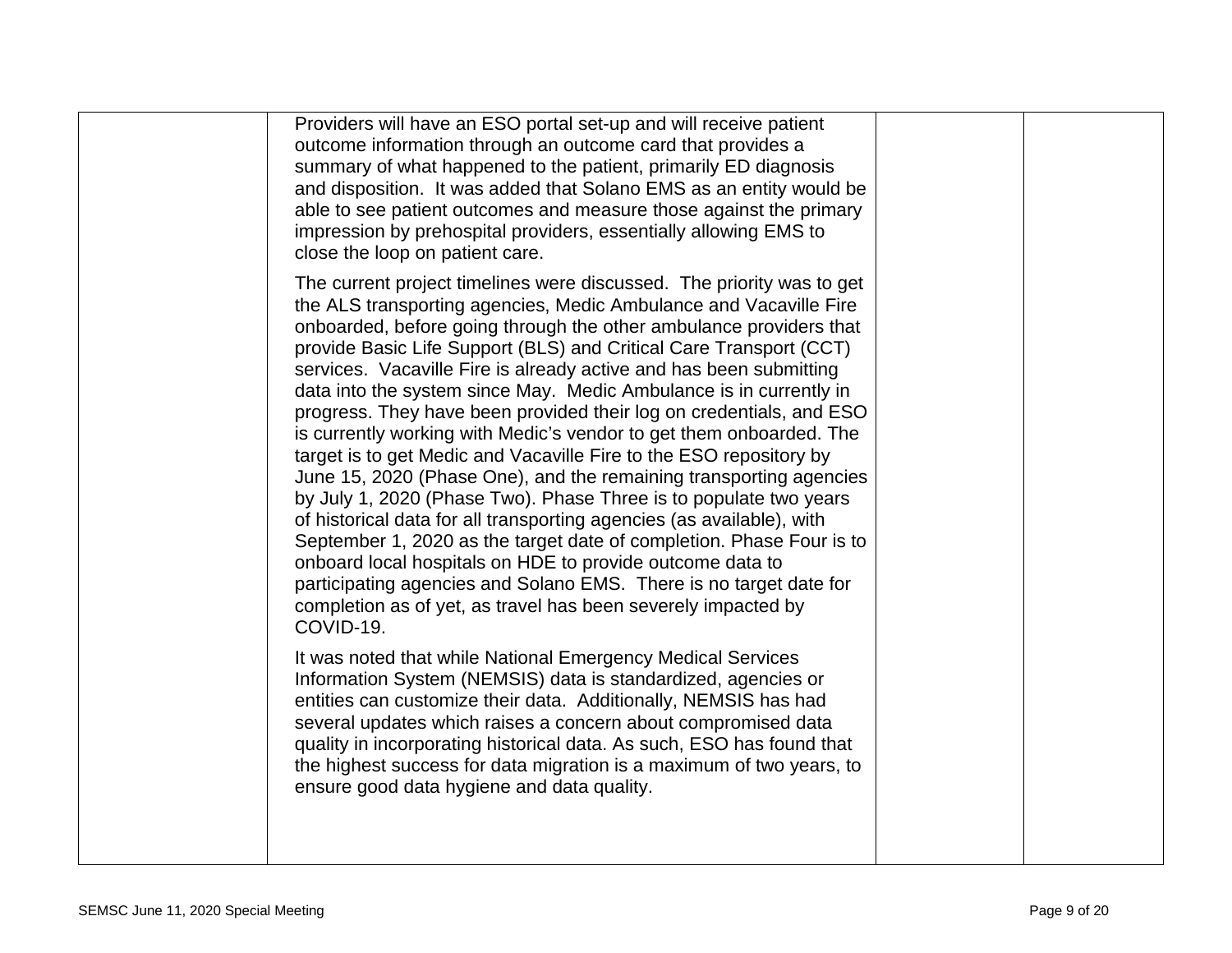| Heather Theaux of NorthBay inquired as to the financial impact of<br>this project to the hospitals, given their lower hospital volume and<br>struggles to meet their budgets due to COVID-19. The EMS<br>Administrator explained that the roll out to the hospitals are still being<br>studied, and options include perhaps piloting with one system initially<br>before rolling it out systemwide. The budget component for HDE has<br>not yet been studied at this point, and will require further research.                                                     | Coordinate<br><b>TraumaOne</b><br>assessment |                     |  |
|--------------------------------------------------------------------------------------------------------------------------------------------------------------------------------------------------------------------------------------------------------------------------------------------------------------------------------------------------------------------------------------------------------------------------------------------------------------------------------------------------------------------------------------------------------------------|----------------------------------------------|---------------------|--|
| It was further asked if the end goal is for all EMS providers and<br>hospitals to be on this system. Mr. Selby explained that the hope is<br>that all local healthcare organizations and entities will be a part of this<br>system once everyone sees the benefits to be gained by<br>participating. Ms. Theaux cautioned that this will now be another<br>software that Solano EMS has taken in, after Lancet (TraumaOne)<br>that has not been functional on the Solano EMS Agency side, as well<br>as ReddiNet which is not operational on the prehospital side. |                                              |                     |  |
| Mr. Cottrell explained that ESO has recently acquired Lancet and<br>would be happy to trouble-shoot any issues with the ESO-Lancet<br>team involved to get the system to work for Solano EMS.                                                                                                                                                                                                                                                                                                                                                                      |                                              | Solano EMS<br>staff |  |
| Mr. Pierson of Medic stated that they are fully in-support of having a<br>repository within the Solano EMS Agency, and having all the<br>agencies and entities participate will help with enforcement as well as<br>data collection. It was added that interaction with the hospitals as far<br>as data exchange is dependent upon healthcare organizations, but<br>Medic is in full support of this as well, and explained confidence in<br>ESO's ability to deliver on their promise, as far as the data and<br>platform.                                        | with ESO                                     |                     |  |
| Board Member Chadwick requested clarification on the timelines,<br>and the process by which ESO would obtain the data from each<br>agency's vendor. Ms. Wilson explained that when Solano EMS<br>green lights ESO to communicate with the other agencies, they will<br>create a web service for each of those vendors to be able to tie to<br>and submit their data, once log-in credentials are established with<br>each specific provider.                                                                                                                       |                                              |                     |  |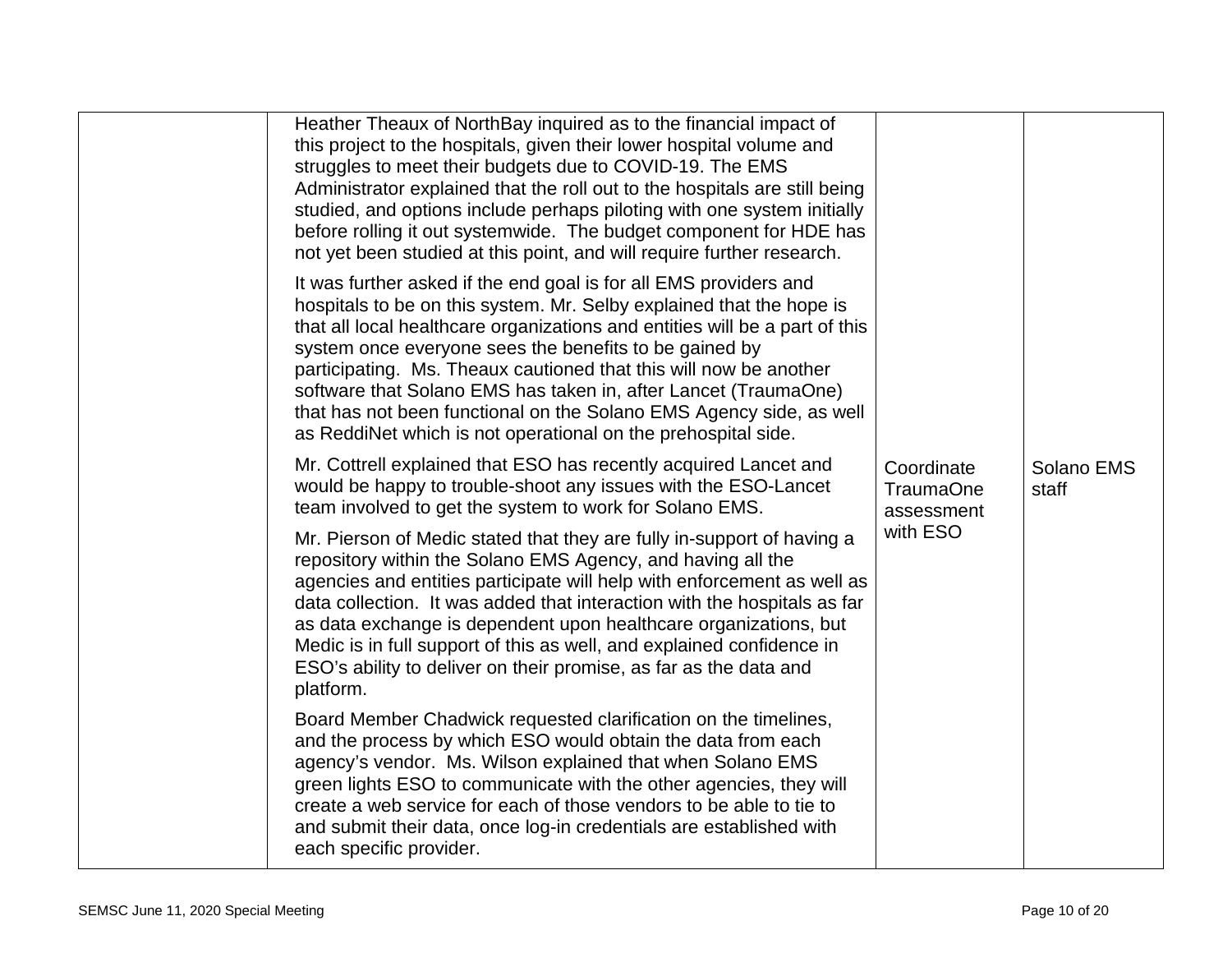|                                               | It was emphasized that this portion of the project is primarily done<br>vendor-to-vendor with very little impact on the agencies.<br>Board Member Folsom expressed appreciation for the presentation,<br>and for Medic's comments regarding the chosen provider, ESO.                                                                                                                                                                                                                                                                                                                                                                                                                                                                                                |                                                         |                     |
|-----------------------------------------------|----------------------------------------------------------------------------------------------------------------------------------------------------------------------------------------------------------------------------------------------------------------------------------------------------------------------------------------------------------------------------------------------------------------------------------------------------------------------------------------------------------------------------------------------------------------------------------------------------------------------------------------------------------------------------------------------------------------------------------------------------------------------|---------------------------------------------------------|---------------------|
|                                               | Board Chair Corsello summarized that an update will be provided at<br>the next couple of meetings, including additional funding information,<br>as well as any revisions to the timelines presented.                                                                                                                                                                                                                                                                                                                                                                                                                                                                                                                                                                 | Provide ESO<br>update at the<br>October 2020<br>meeting | Solano EMS<br>staff |
| c. Budget and Fee<br>Increase<br>Presentation | c. The EMS Administrator provided a presentation on the proposed<br>budget for FY 2020/2021, with a comparison between the approved<br>and actual budget for FY 2019/2020. Mr. Selby noted that the<br>budget does not fully cover the cost of EMS Agency staff. Thus, the<br>staff allocation supported by SEMSC has been decreased, but there<br>will be no reduction in service. The balance will be shifted to other<br>programs, along with some percentages of full time equivalents<br>(FTE) which accounts for the reductions in Salaries & Benefits. Mr.<br>Selby explained that the forecasted revenue shortfall occurred<br>because staff failed to implement the fee increases approved by the<br>Board in FY 2018/2019 for the following fiscal period. |                                                         |                     |
|                                               | In Services & Supplies under Expenses, the most notable changes<br>are under County Counsel, Service and Information Technology (IT)<br>contracts, and Operating Expenses. Mr. Selby explained that more<br>time has been needed to provide proper legal oversight in light of<br>unforeseen activities. As far as Service & IT contracts, costs have<br>been shifted to other programs.                                                                                                                                                                                                                                                                                                                                                                             |                                                         |                     |
|                                               | Finally, to balance the budget, staff backed into the number for<br>Operating Expenses, and plan to fund any unbudgeted operating<br>expenses through Emergency Preparedness and Response (EPR)<br>revenues.                                                                                                                                                                                                                                                                                                                                                                                                                                                                                                                                                         |                                                         |                     |
|                                               | With regard to Revenue, the slide presented provided a comparison<br>chart of the approved budget and actual budget for FY 2019/2020, as<br>well as the proposed budget for FY 2020/2021.                                                                                                                                                                                                                                                                                                                                                                                                                                                                                                                                                                            |                                                         |                     |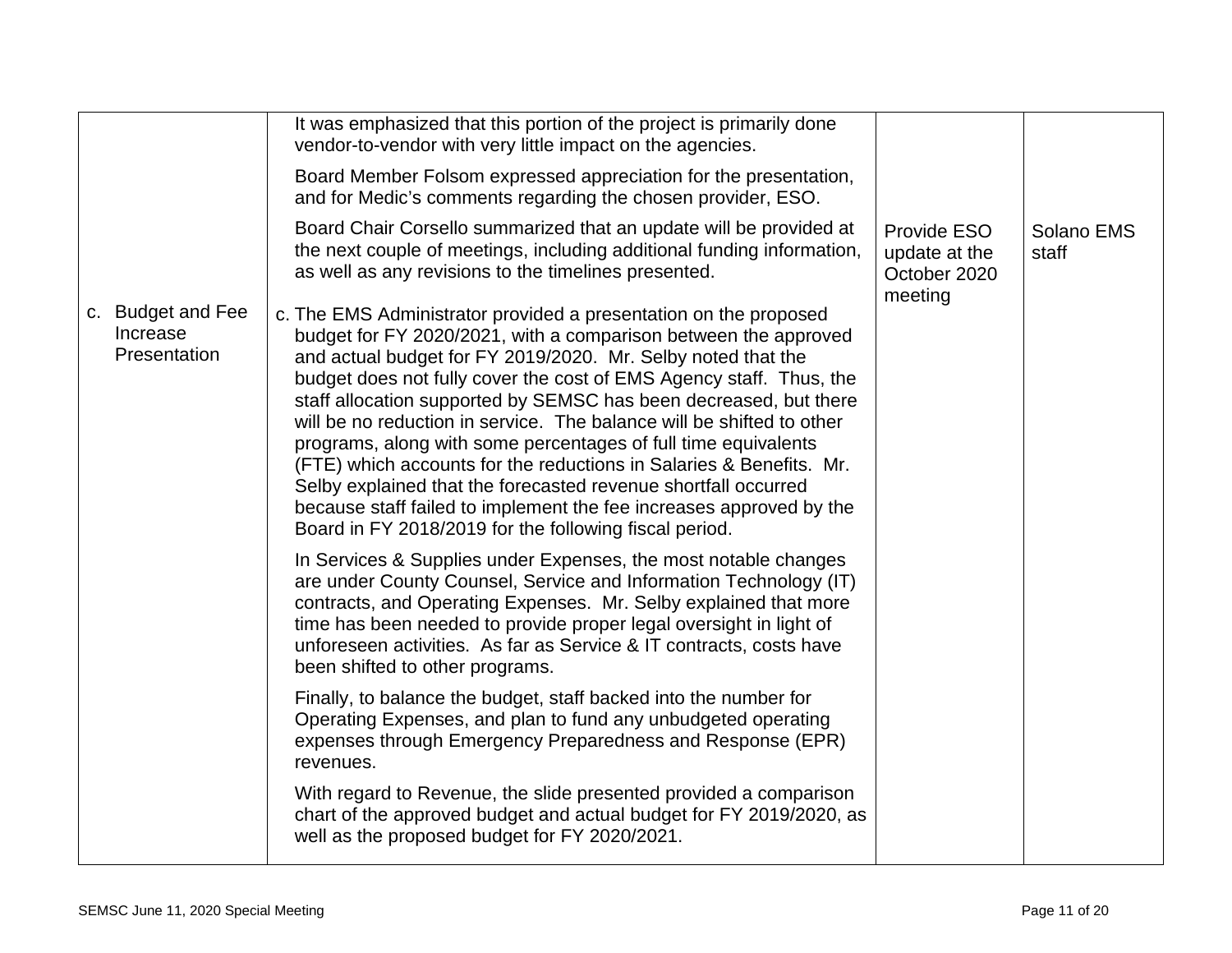| It was reiterated that the fee increases approved in the adopted<br>budget for FY 2019/2020 were not implemented by staff and the<br>EMS Agency continued to operate using the 2018/2019 fee<br>schedule. The loss of the out-of-county designation fees was also a<br>significant contributor to the loss of revenue. In preparing the FY<br>2020/2021 Budget & Revenue Allocation Plan for the January 2020<br>Board Meeting, staff did not consider imposing the previously<br>approved fee structure that was not implemented. Instead, staff<br>determined that a 20% across the board fee adjustment would be<br>appropriate, to provide the additional revenue needed for the coming<br>year to maintain the core functions provided by SEMSC staff.                                                                                                                                                                                                                                                                                   |  |
|-----------------------------------------------------------------------------------------------------------------------------------------------------------------------------------------------------------------------------------------------------------------------------------------------------------------------------------------------------------------------------------------------------------------------------------------------------------------------------------------------------------------------------------------------------------------------------------------------------------------------------------------------------------------------------------------------------------------------------------------------------------------------------------------------------------------------------------------------------------------------------------------------------------------------------------------------------------------------------------------------------------------------------------------------|--|
| The historical reserve balance from FY 2010/2011 through the<br>current year was also presented. Mr. Selby explained that the big<br>gains were realized between 2013 and 2016. These years, the<br>Agency received a great deal of income from fines, collected out-of-<br>county trauma and STEMI designation fees, and had revenue<br>contracts to provide support to other counties which helped build up<br>a sizable reserve. During this time, the County staff was downsized.<br>In the following years, out-of-county designation fees and revenue<br>contracts disappeared while SEMSC staffing stabilized, which<br>resulted in reserves being used to balance the budget. Mr. Selby<br>added that it is expected that reserves will be used to some extent to<br>balance the FY 2020/2021 budget as well, although COVID-19<br>funding will likely cover a great deal of Salaries & Benefits this fiscal<br>year. The chart presented also provided a list of staff, their<br>associated assignments and areas of responsibility. |  |
| A slide with personnel and program timeline was also presented,<br>which highlighted the number of personnel and when the various<br>programs were implemented by Solano EMS, as well as when the<br>various revenue agreements with Yolo and Marin Counties were<br>active. It was added that plans are underway to resurrect the<br>Medical Reserves Corps (MRC) program, as well as to roll out a new<br>Stroke Program.                                                                                                                                                                                                                                                                                                                                                                                                                                                                                                                                                                                                                   |  |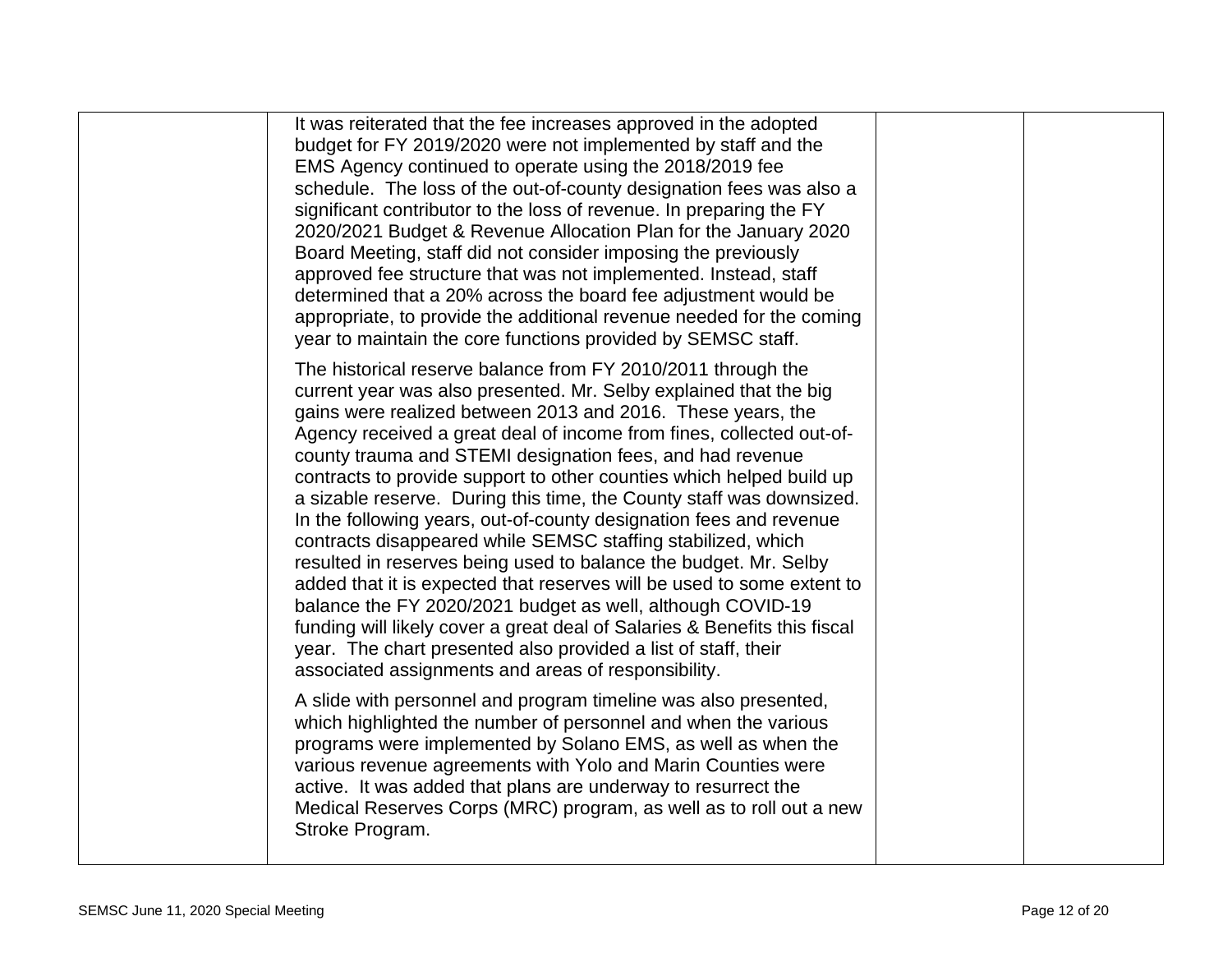| A comparison table showing the fees for the various programs in<br>Solano, compared to what neighboring counties charge was also<br>presented.                                                                                                                                                                                                                                                                                                                                                                                                                                                                                                                                                                                                                                                         |  |
|--------------------------------------------------------------------------------------------------------------------------------------------------------------------------------------------------------------------------------------------------------------------------------------------------------------------------------------------------------------------------------------------------------------------------------------------------------------------------------------------------------------------------------------------------------------------------------------------------------------------------------------------------------------------------------------------------------------------------------------------------------------------------------------------------------|--|
| Board Member Jansen inquired how the 20% proposed fee increase<br>compares to the approved fees from 2018/2019 that were not<br>implemented the following year. Mr. Selby explained that for the most<br>part, the program fees approved for the FY 2019/2020 budget are<br>higher than the 20% being proposed for 2020/2021. Board Member<br>Jansen further asked if the FY 2019/2020 Budget was approved by<br>the Board. Mr. Selby confirmed that this budget was presented to<br>the Board and the Budget Resolution was passed.                                                                                                                                                                                                                                                                   |  |
| Board Member Jansen also inquired about the COVID-19 funds,<br>particularly restrictions on how they can be spent and how long they<br>will be available. Mr. Selby explained that there are strong<br>restrictions on how these funds are spent, and it will primarily be<br>used for staffing, particularly the EMS Administrator position, and<br>other staff that have been tasked with COVID-19 response.<br>Essentially, these funds can only be used for those hours spent on<br>COVID-19 response, as well as any PPE that may have been<br>acquired for first responders and first receivers. Board Member<br>Jansen observed that the COVID-19 funds will result in some salary<br>savings; Otherwise, SEMSC would be on a path of deficit spending<br>which would further deplete reserves. |  |
| The question was raised as to whether EMS staff has plans overall to<br>get to a balanced budget, since at this rate, the reserves will be used<br>up within a year and a half. The EMS Administrator explained that<br>the plan moving forward would be to have smaller recurrent<br>increases on a continuing basis to account for the increases in the<br>costs of operating the various programs.                                                                                                                                                                                                                                                                                                                                                                                                  |  |
| Board Member Folsom stated that generally, government fees are<br>supposed to be associated with costs to provide services, and<br>inquired if a study has been done along these lines, or whether fees<br>assessed are arbitrary based on what other counties are doing.                                                                                                                                                                                                                                                                                                                                                                                                                                                                                                                              |  |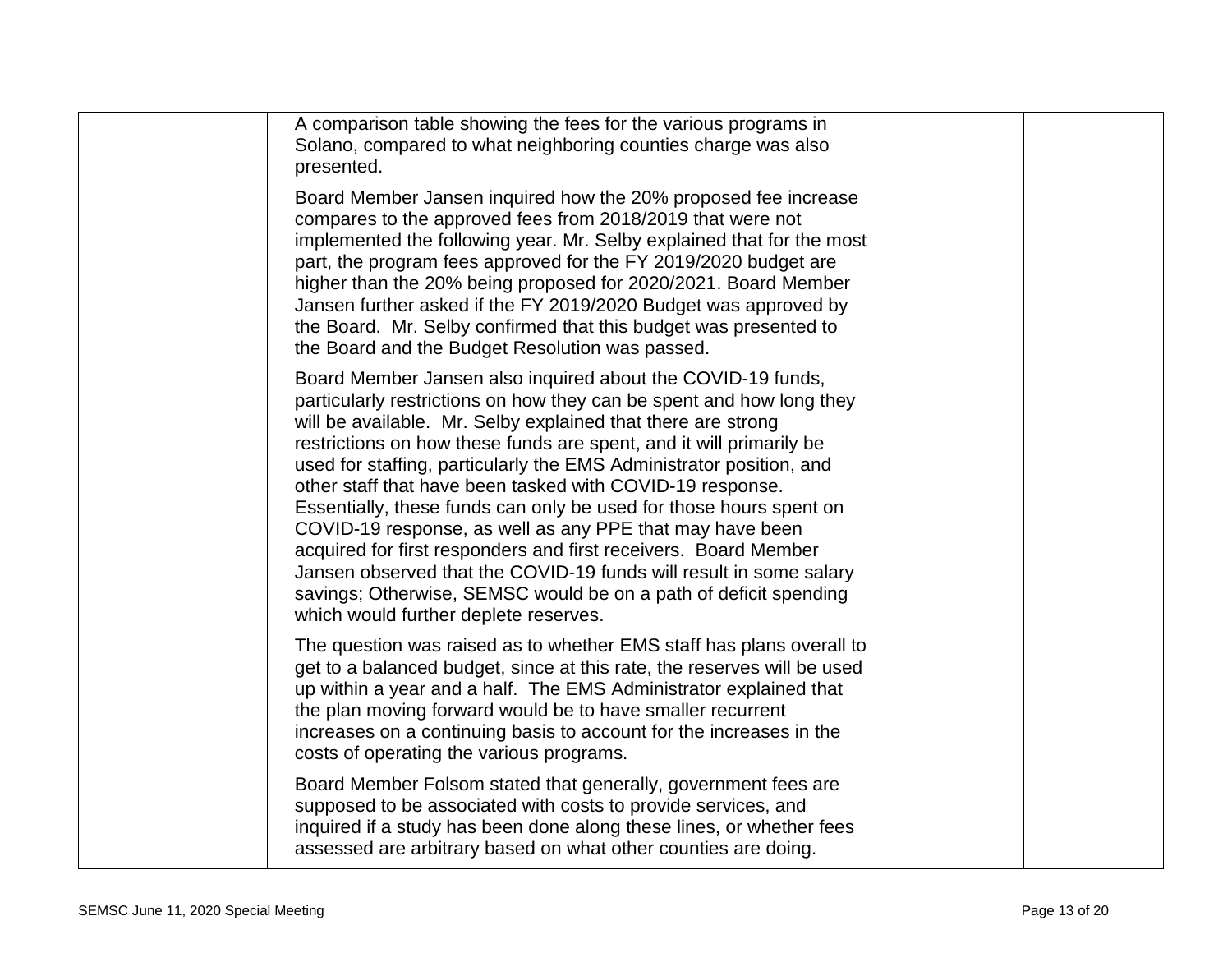| Mr. Selby explained that an annual audit is completed by the Auditor-<br>designation process, the American College of Surgeons (ACS) which<br>was contracted as consultant, recommended incorporating language<br>determined that the initial fees assessed are appropriate for the cost<br>Board Member Folsom added that even if the Board were to approve<br>fees should be associated with the costs of providing the service. Mr.<br>Selby confirmed that this is correct, and the Agency is forbidden from<br>the FY 2019/2020 Budget was adopted but not implemented, the FY<br>2019/2020; Board Member Chadwick inquired as to the basis for this<br>decrease in fees. Mr. Selby replied that while he was not involved in | as to whether there was some basis for establishing the costs, as this<br>2020/2021 Budget is being discussed as fee increase, when in reality<br>most of the fees are being decreased from the budget adopted for FY |
|------------------------------------------------------------------------------------------------------------------------------------------------------------------------------------------------------------------------------------------------------------------------------------------------------------------------------------------------------------------------------------------------------------------------------------------------------------------------------------------------------------------------------------------------------------------------------------------------------------------------------------------------------------------------------------------------------------------------------------|-----------------------------------------------------------------------------------------------------------------------------------------------------------------------------------------------------------------------|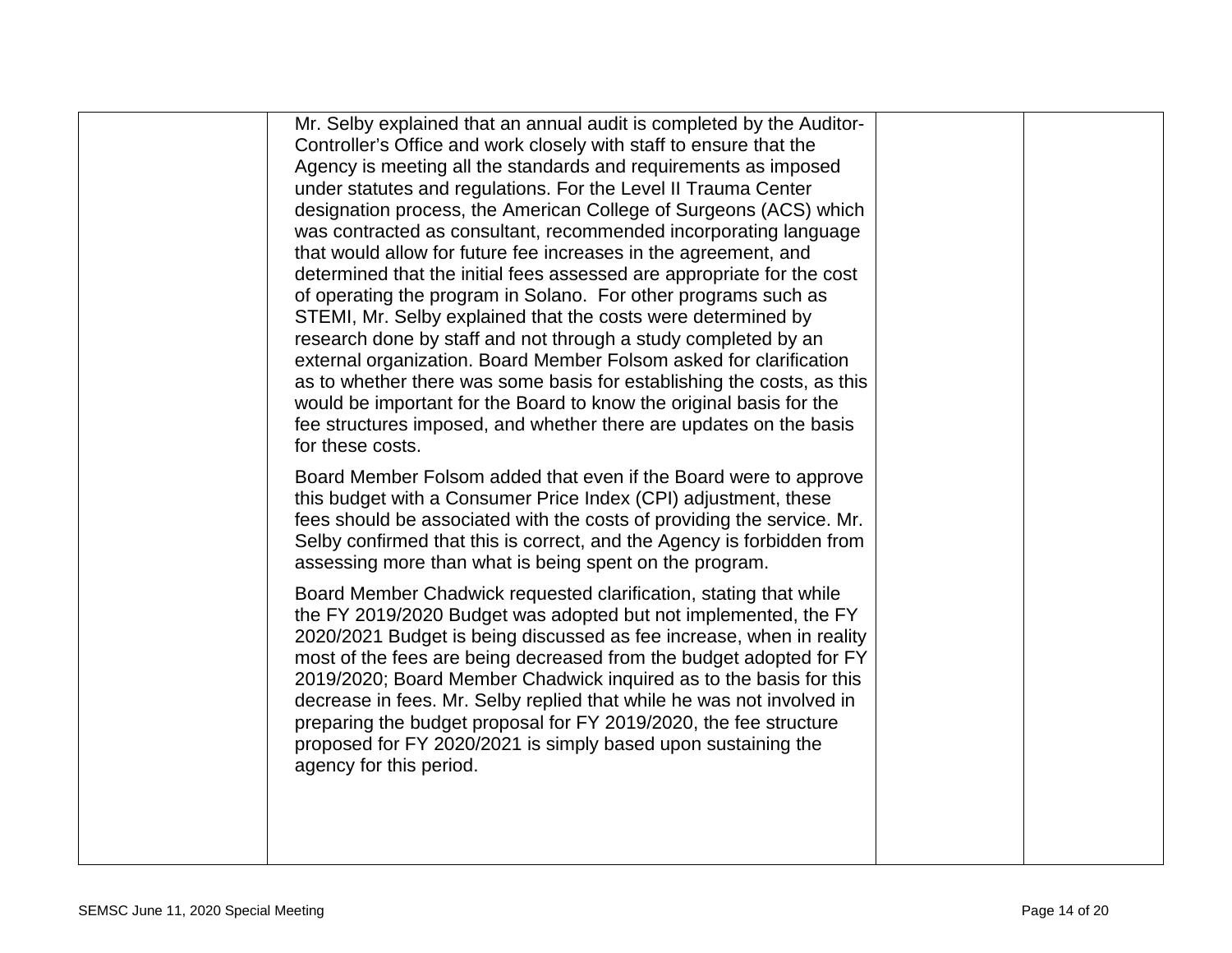| Dr. Matyas added that while staff could not find documentation to<br>justify the increases in the proposed FY 2019/2020 budget, expenses<br>were reviewed instead, and found that most of the expenses in the<br>program is labor, and the increase can be attributed to increase in<br>labor costs.                                                                                                                                                                                                                                                                                                                                                                                                                                                                                                                                                                                                                                                                                                                                                                                                   |  |
|--------------------------------------------------------------------------------------------------------------------------------------------------------------------------------------------------------------------------------------------------------------------------------------------------------------------------------------------------------------------------------------------------------------------------------------------------------------------------------------------------------------------------------------------------------------------------------------------------------------------------------------------------------------------------------------------------------------------------------------------------------------------------------------------------------------------------------------------------------------------------------------------------------------------------------------------------------------------------------------------------------------------------------------------------------------------------------------------------------|--|
| Board Member Chadwick requested further clarification on whether<br>this budget was already approved in January, and was only<br>requested to be brought back for clarification. Mr. Selby explained<br>that the budget was preliminarily approved, with a presentation to<br>come to the Board for final approval.                                                                                                                                                                                                                                                                                                                                                                                                                                                                                                                                                                                                                                                                                                                                                                                    |  |
| Board Member Giboney raised a concern about the comment with<br>the plan for a balanced budget over future years involving fee<br>increases. Recognizing that all elements of the EMS system are<br>under increasing resource constraints and the Board must be aware<br>of that in making these decisions. Furthermore, there was a previous<br>discussion about exhausting the ability to bring in any and all<br>possible revenue sources from other State programs, and such that<br>may be available to tap into. And if this has already been exhausted,<br>suggests working with the appropriate stakeholders to investigate the<br>what, how, and where the various programs are being supported by<br>the EMS Agency, and what the outcomes are with the revenues that<br>are being spent. Mr. Selby thanked Board Member Giboney for the<br>reminder, and reiterated that the Agency has already tapped into the<br>COVID-19 funding but due to the time spent on the pandemic<br>response, there is less time being spent on looking at other revenue<br>sources to support these programs. |  |
| Board Member Folsom asked if the Solano Board of Supervisors<br>(BOS) sets the Salaries & Benefits for the staff. Mr. Selby explained<br>that the BOS negotiate and approve these. Board Member Folsom<br>further asked if there is any CPI for 2021, and if it is already reflected<br>in the proposed budget. Mr. Selby confirmed that the figures already<br>incorporate any potential CPI increase for 2021 but not beyond.                                                                                                                                                                                                                                                                                                                                                                                                                                                                                                                                                                                                                                                                        |  |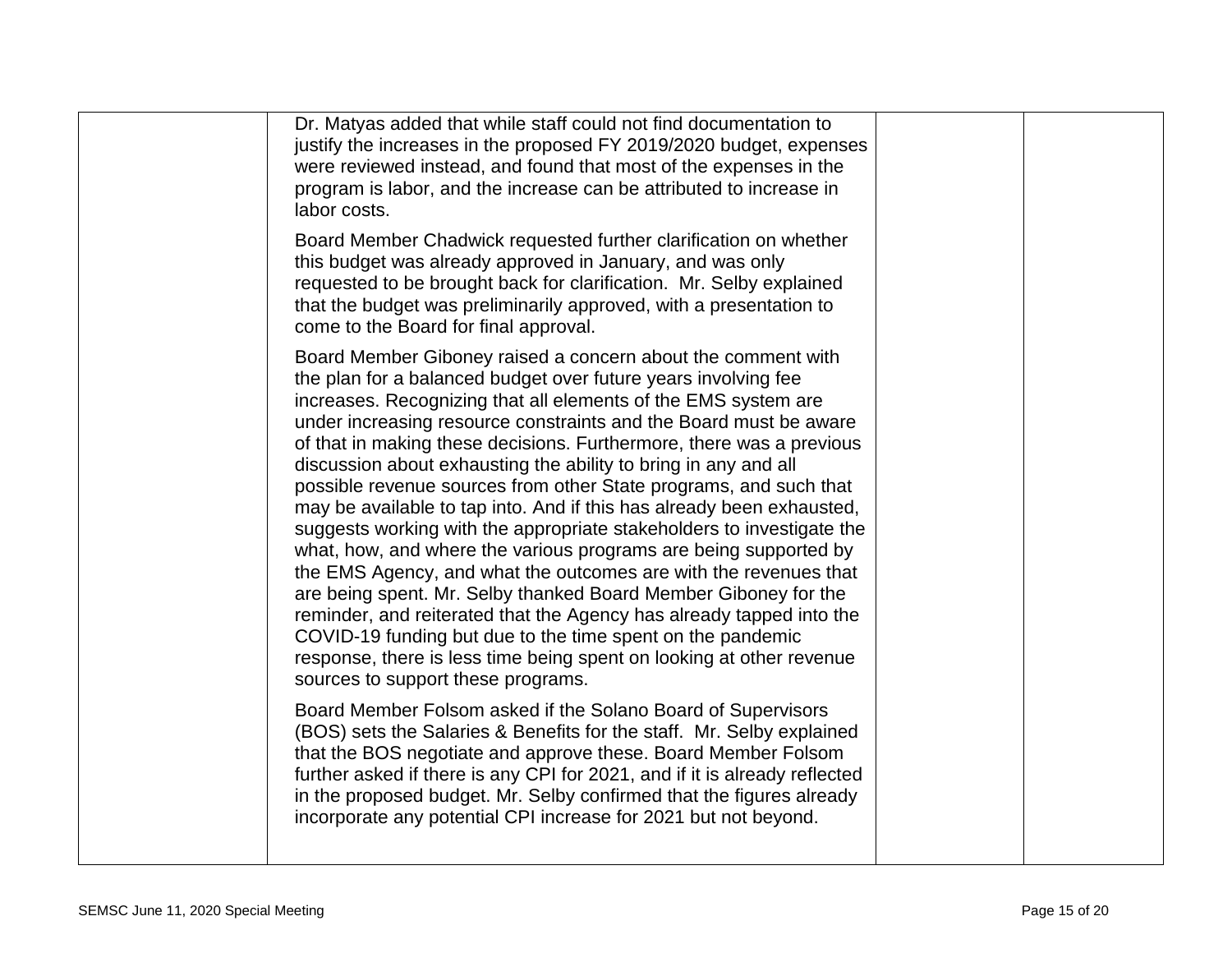| Rebecca Rozen, Regional Vice President of the Hospital Council,<br>East Bay addressed the Board on behalf of all the hospitals and            |  |
|-----------------------------------------------------------------------------------------------------------------------------------------------|--|
| health systems in Solano County. Ms. Rozen thanked the Solano                                                                                 |  |
| EMS Agency for its response to the letter submitted by the Hospital                                                                           |  |
| Council following the January 2020 Board Meeting, as well as the                                                                              |  |
| conference call with the EMS Administrator recently. It was stated                                                                            |  |
| that due to the pandemic, hospitals are in a different position                                                                               |  |
| financially than they were a few months ago. Hospitals have emptied                                                                           |  |
| out their facilities, cancelled elective surgeries for a period of time,                                                                      |  |
| purchased supplies and equipment in order to care for what was                                                                                |  |
| expected to be a surge of patients. Hospitals have also had to                                                                                |  |
| change the way they work, and all these came with great expense.                                                                              |  |
| The financial loss to hospitals statewide is estimated to at 10 to 15                                                                         |  |
| billion dollars, which are funds that will not be recovered anytime<br>soon from the State or Federal government. In light of this situation, |  |
| the Hospital Council feels that the fees on the table are not                                                                                 |  |
| insignificant, and asked if it is the right time to implement a fee                                                                           |  |
| increase; and requested that the Board consider a delay in                                                                                    |  |
| implementation past Fall since most hospitals make their budget                                                                               |  |
| decisions for the following calendar year in the Fall.                                                                                        |  |
|                                                                                                                                               |  |
| In addition, Ms. Rozen stated that they see a need to review the fees<br>at a regular interval, with the SEMSC Board and the hospitals, and   |  |
| discussed a biennial review with the EMS Administrator during the                                                                             |  |
| last meeting. Ms. Rozen also encouraged the Board to look at the                                                                              |  |
| designated programs which are fee-supported. Specifically, in                                                                                 |  |
| addition to the cost of running the programs, the Board should look at                                                                        |  |
| how well these programs are doing, as the fees should not only be                                                                             |  |
| supporting staffing but the performance as well.                                                                                              |  |
| Finally, Ms. Rozen suggested that the Board look at the performance                                                                           |  |
| and quality improvement data and staffing needs together for the                                                                              |  |
| designated programs to ensure that Solano County has high                                                                                     |  |
| performing programs that improve outcomes for the residents of                                                                                |  |
| Solano County.                                                                                                                                |  |
|                                                                                                                                               |  |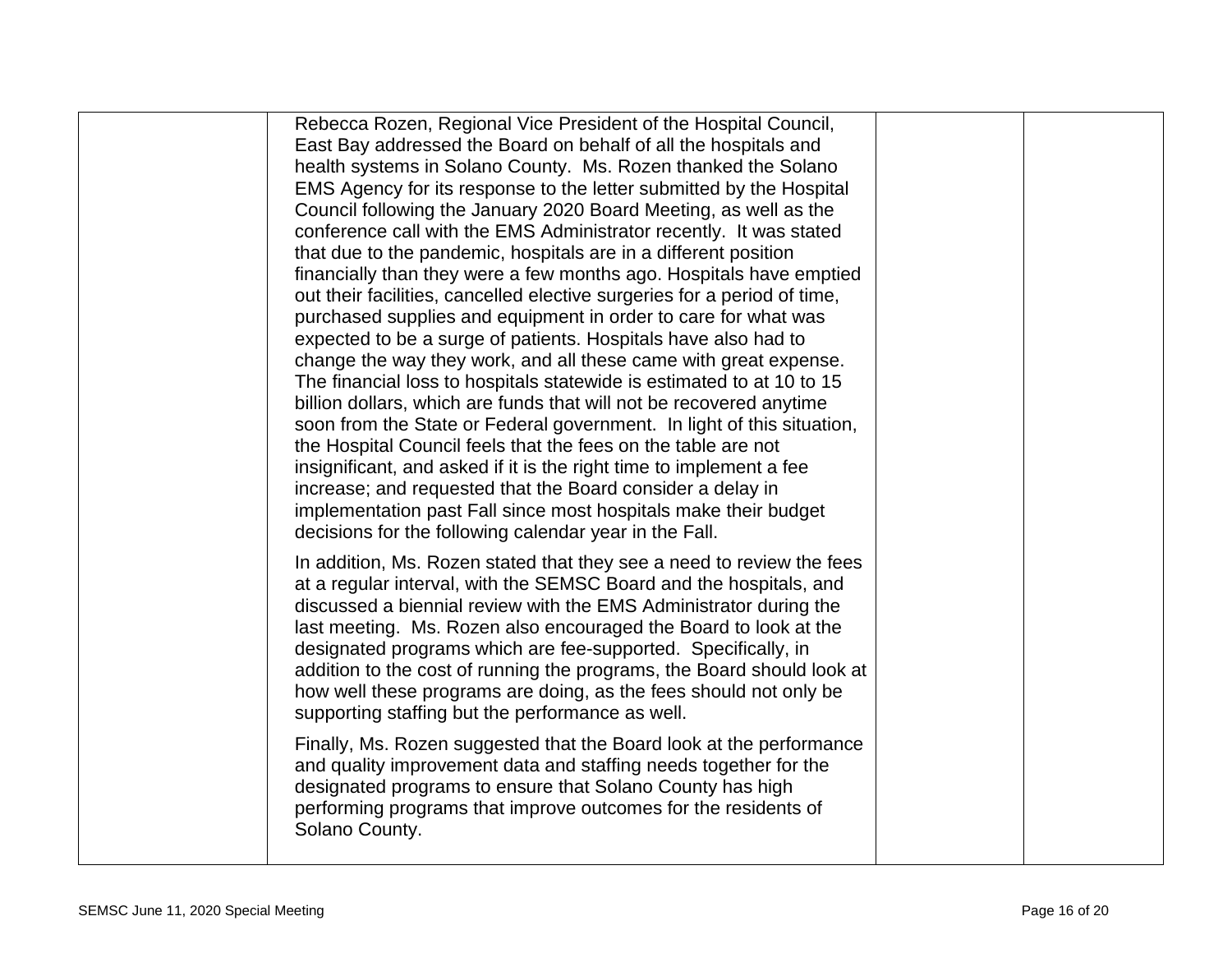| Heather Theaux of NorthBay likewise addressed the Board, adding<br>that budgets are significantly different than the start of the year, and<br>expected to be difficult for the rest of this year. While it is<br>understandable that the EMS Agency secure income from whatever<br>revenue streams exist, including designation fees, it is difficult for the<br>hospitals to absorb additional fees right now, and echoed Ms.<br>Rozen's suggestion to put off implementation until January 2021.<br>Ms. Theaux added that they would like to believe that adding a<br>specialty nurse to the staff will lead to more quality improvement (QI)<br>oversight and robust data collection. For instance, the Board and the<br>public should be provided information on the EMS systems<br>performance as it relates to quality specifically what is going on for<br>the residents when it comes to STEMI, stroke, trauma, pediatrics,<br>etc. While data does not have to be specific per hospital, it should<br>highlight data that concerns public health. For instance, NorthBay<br>has seen an increase in penetrating trauma from 16% to 18%<br>(second only to Highland Hospital Oakland) to about 30% currently<br>since the start of the pandemic. It was added that NorthBay is<br>seeing an increase in interpersonal and domestic violence, as well as<br>child abuse, etc. Perhaps a standing agenda similar to Medic's<br>ambulance operator report. Finally, Ms. Theaux echoed the<br>statement made by Board Member Giboney about looking at cutting-<br>costs, as the hospitals are doing, to balance the budget. |  |
|----------------------------------------------------------------------------------------------------------------------------------------------------------------------------------------------------------------------------------------------------------------------------------------------------------------------------------------------------------------------------------------------------------------------------------------------------------------------------------------------------------------------------------------------------------------------------------------------------------------------------------------------------------------------------------------------------------------------------------------------------------------------------------------------------------------------------------------------------------------------------------------------------------------------------------------------------------------------------------------------------------------------------------------------------------------------------------------------------------------------------------------------------------------------------------------------------------------------------------------------------------------------------------------------------------------------------------------------------------------------------------------------------------------------------------------------------------------------------------------------------------------------------------------------------------------------------------------------------------------------------------|--|
| Mr. Pierson asked that the Board consider that the Franchise Fee<br>and Public Private Partnership fees that Medic pays does not provide<br>the same revenue that the trauma system provides to the hospitals.<br>Specifically, that Medic pays the highest fee in the system, and is<br>looking at a \$50,000 Franchise Fee increase; While they do not like<br>it, they have not opposed it even though their revenues are not<br>comparable to those of the hospitals.                                                                                                                                                                                                                                                                                                                                                                                                                                                                                                                                                                                                                                                                                                                                                                                                                                                                                                                                                                                                                                                                                                                                                        |  |
| Board Chair Corsello asked EMS staff to respond to the comments,<br>adding that the proposed budget is a reduction from the current year,<br>with fewer staff and a reduction in a number of line items.                                                                                                                                                                                                                                                                                                                                                                                                                                                                                                                                                                                                                                                                                                                                                                                                                                                                                                                                                                                                                                                                                                                                                                                                                                                                                                                                                                                                                         |  |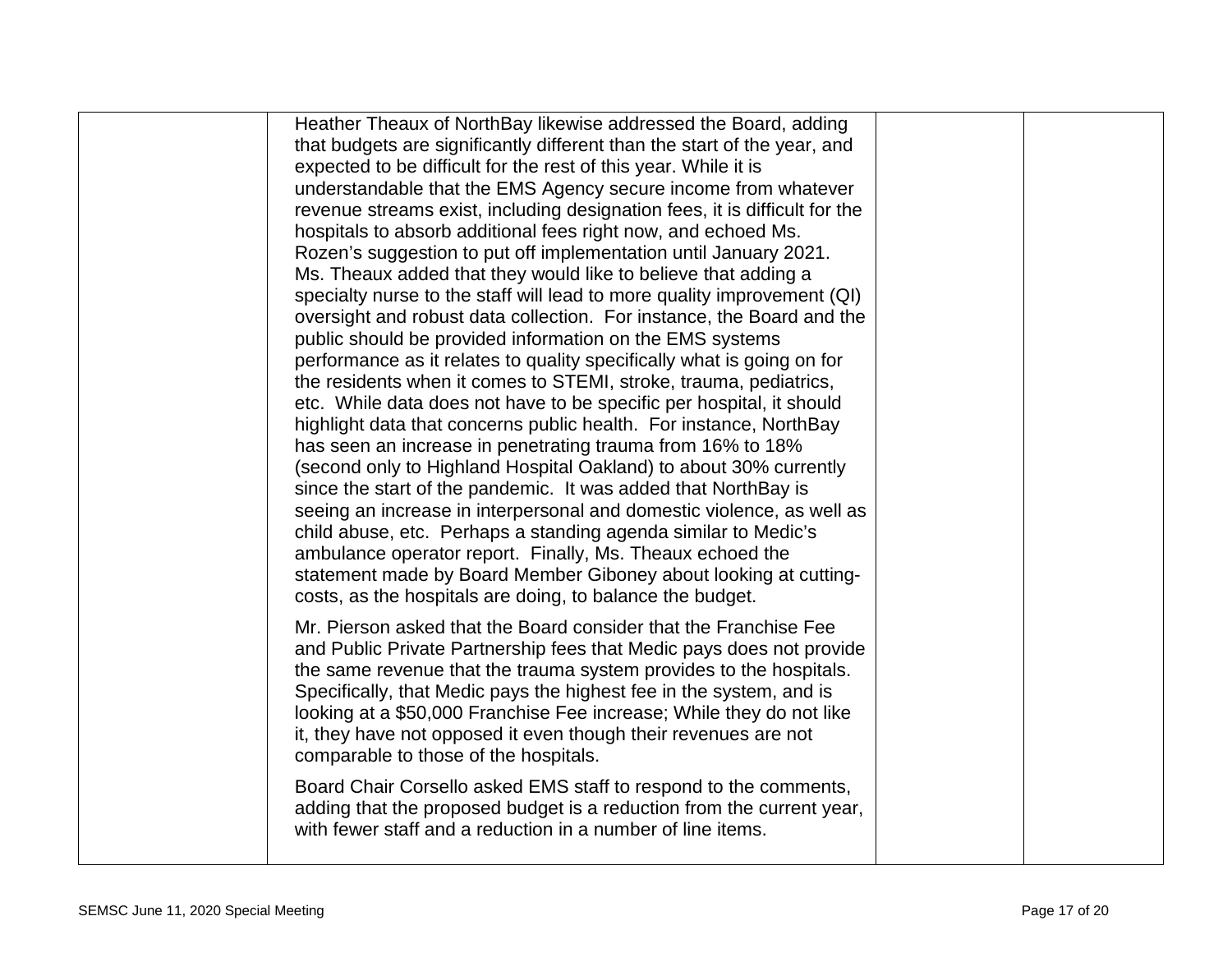| Dr. Matyas stated that this is absolutely correct and what the Board<br>should focus on is that the fees being proposed for the coming year<br>are a reduction from those that were already approved and adopted<br>for the current year. If the EMS Agency were to simply implement<br>what was already approved, it would have a more onerous impact.<br>However, the Agency would like to implement fees that are more<br>defensible and thought out. Furthermore, the Agency is happy to<br>have a review of the fee structure as well as defining what the<br>stakeholders mean when discussing quality. The systems<br>performance is a product of the system itself, composed of hospital<br>partners, local fire agencies, and Medic as the EOA provider. This<br>also includes the EMS Agency's responsibility for oversight and<br>helping make sense of the data. Solano EMS is open to doing more<br>with the data if this is what the stakeholders want to do. Especially                                                                                               |  |
|--------------------------------------------------------------------------------------------------------------------------------------------------------------------------------------------------------------------------------------------------------------------------------------------------------------------------------------------------------------------------------------------------------------------------------------------------------------------------------------------------------------------------------------------------------------------------------------------------------------------------------------------------------------------------------------------------------------------------------------------------------------------------------------------------------------------------------------------------------------------------------------------------------------------------------------------------------------------------------------------------------------------------------------------------------------------------------------|--|
| now that the EMS Agency is back under Public Health.<br>Dr. Matyas observed that the pandemic has highlighted the degree to<br>which our EMS system is extraordinary, considering that it has been<br>on a barebones budget for the past couple of years. Furthermore, Dr.<br>Matyas believes that the quality of the system is good, and EMS staff<br>would be glad to do a better job of reporting on it. Lastly, Dr. Matyas<br>cautioned that if the Board chooses to cut back or delay the<br>increases, the impact would be reduction in staffing, and there is no<br>guarantee that the same level of service or oversight could be<br>provided with fewer people having to do the work.<br>Board Chair Corsello requested Counsel and the EMS Administrator<br>to clarify the action for the Board today in relation to the budget,<br>based on what was done at the January meeting. County Counsel<br>stated that the Board needs to approve the new fee structure as part<br>of the budget, and then approve Resolution 20-001, the budget<br>resolution before the Board. |  |
|                                                                                                                                                                                                                                                                                                                                                                                                                                                                                                                                                                                                                                                                                                                                                                                                                                                                                                                                                                                                                                                                                      |  |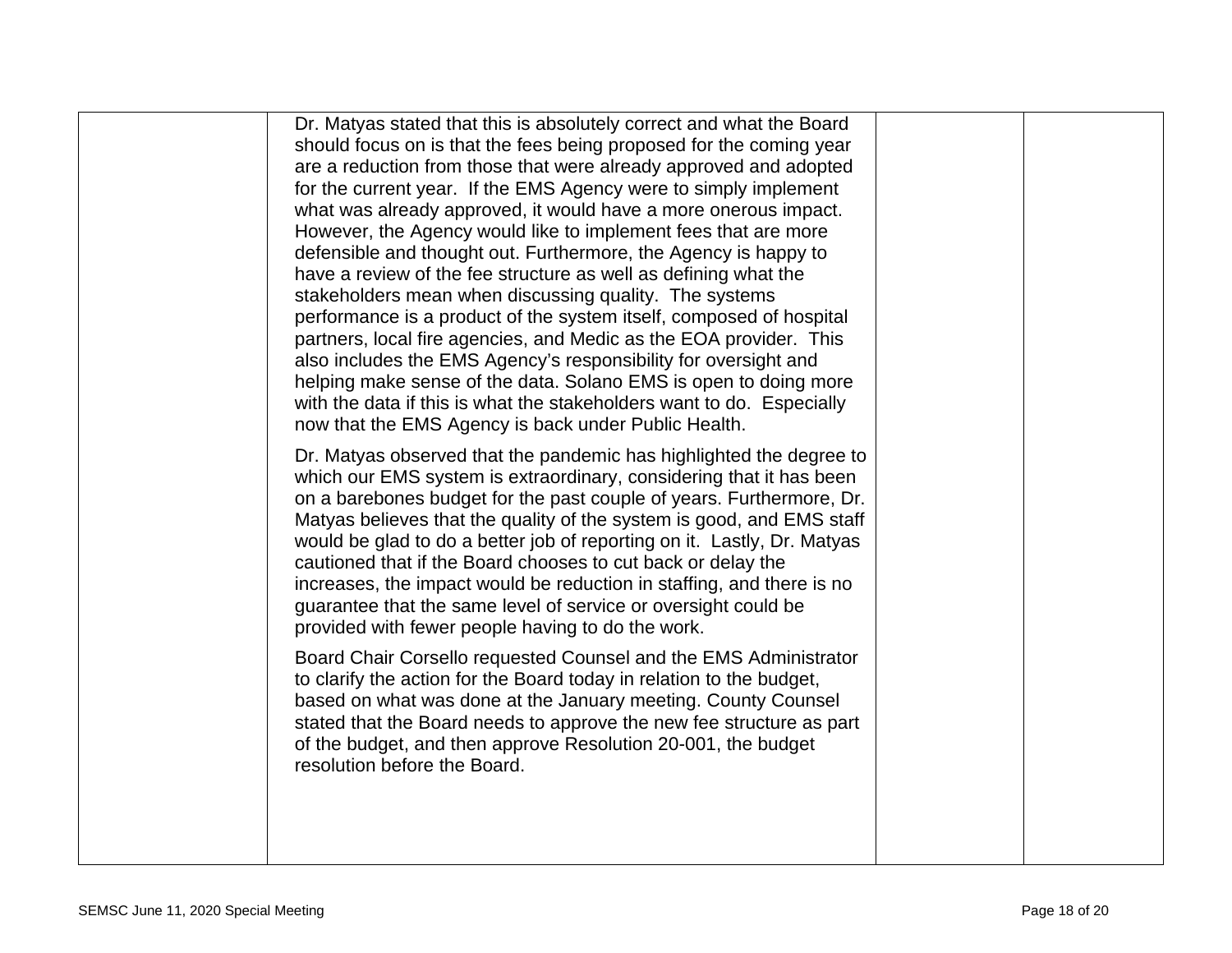|                            | Board Member Folsom asked for a point of order, that if this is a<br>change to the fees, there should have been a public hearing, and<br>while the Board can approve the budget, he is uncertain that they<br>can approve the fee increase without a public hearing.<br>County Counsel explained that the SEMSC Board has traditionally<br>approved the fee increases as part of the budget approval process.<br>The Board does not normally do public hearings because the public<br>at large are not paying the fees. Technically, SEMSC has already<br>had a public hearing during the January 2020 Board Meeting,<br>although it does not include the normal publications that are normally<br>done.<br>Board Member Djavaherian commented that the way the budget was<br>presented was easy to follow, and requested that a similar format be<br>adopted for the future budget presentations. |                                                                                       |                     |
|----------------------------|----------------------------------------------------------------------------------------------------------------------------------------------------------------------------------------------------------------------------------------------------------------------------------------------------------------------------------------------------------------------------------------------------------------------------------------------------------------------------------------------------------------------------------------------------------------------------------------------------------------------------------------------------------------------------------------------------------------------------------------------------------------------------------------------------------------------------------------------------------------------------------------------------|---------------------------------------------------------------------------------------|---------------------|
| d. Consider<br>Adoption of | d. Board Chair Corsello inquired of the Board if there was an interest to<br>move this item forward                                                                                                                                                                                                                                                                                                                                                                                                                                                                                                                                                                                                                                                                                                                                                                                                |                                                                                       |                     |
| Resolution<br>20-001       | Board Member Chadwick stated that he is prepared to approve the<br>budget presented, but echoed the comments about looking at other<br>revenue streams, as well as reiterating that EMS staff implement the<br>fee increases that have been approved by the Board, and expressed<br>support for a quarterly presentation of EMS data.                                                                                                                                                                                                                                                                                                                                                                                                                                                                                                                                                              | <b>Provide EMS</b><br>data on regular<br>basis starting at<br>the October<br>meeting. | Solano EMS<br>staff |
|                            | Board Member Jansen echoed the earlier comments about looking at<br>the fee structure more closely. More importantly, presenting EMS<br>data to the Board on a regular basis, whether quarterly or otherwise,<br>and finding out how the system is working and what to do to try to<br>make it better.                                                                                                                                                                                                                                                                                                                                                                                                                                                                                                                                                                                             |                                                                                       |                     |
|                            | Board Member Chadwick moved to approve the budget,<br>Resolution 20-001 and the associated system fee increase.<br>Board Member Jansen seconded.                                                                                                                                                                                                                                                                                                                                                                                                                                                                                                                                                                                                                                                                                                                                                   |                                                                                       |                     |